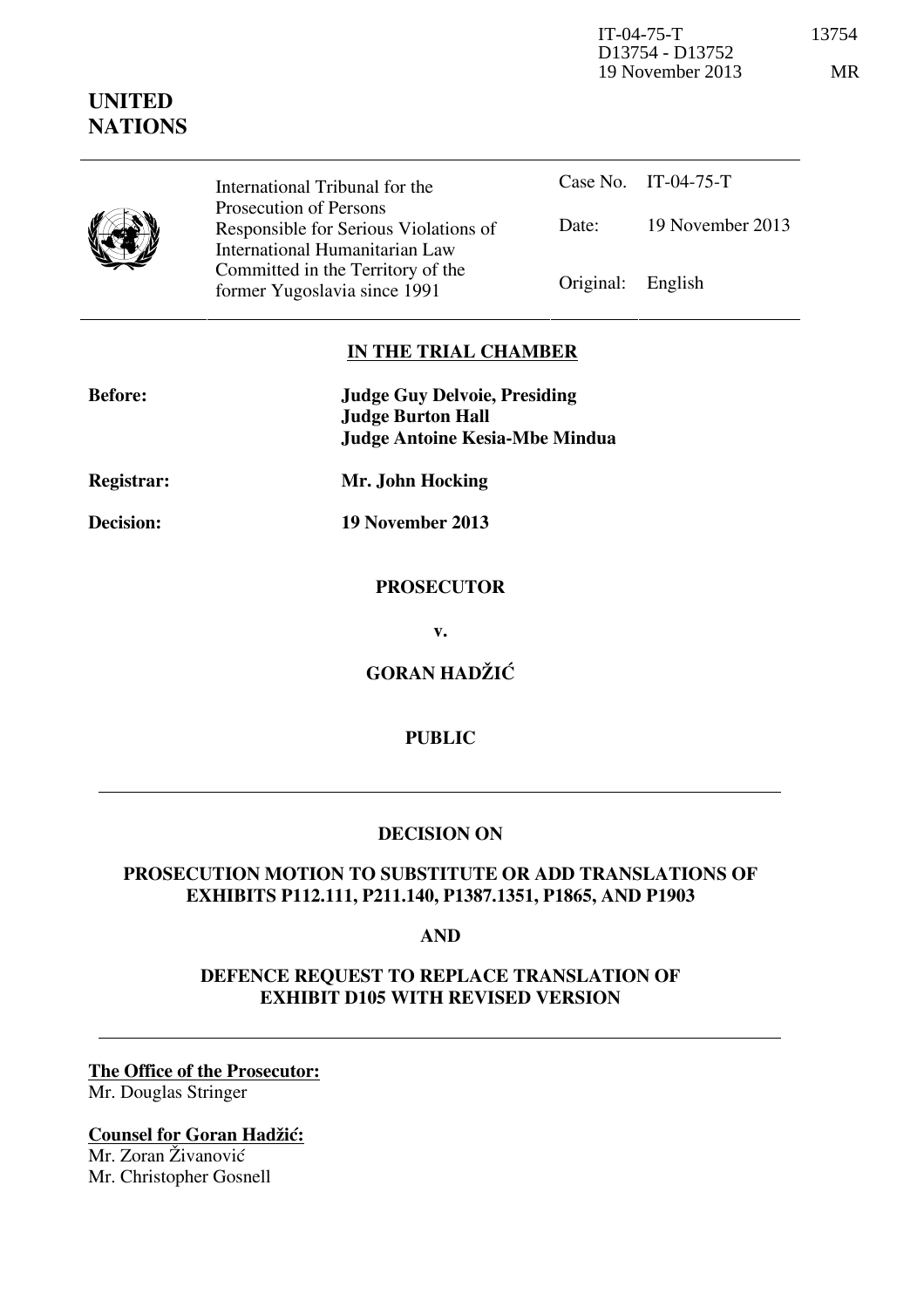1. **THIS TRIAL CHAMBER** of the International Tribunal for the Prosecution of Persons Responsible for Serious Violations of International Humanitarian Law Committed in the Territory of the former Yugoslavia since 1991 ("Tribunal") is seised of the "Prosecution Motion to Substitute or Add Translations of Exhibits P112.111, P211.140, P1387.1351, P1865, and P1903", filed on 22 October 2013 ("Motion"). The Defence confidentially filed its "Response to Prosecution Motion to Substitute or Add Translations of Exhibits P112.111, P211.140, P1387.1351, P1865, and P1903" ("Response") on 5 November 2013.

2. The Tribunal is also seised of the "Defence Request to Replace Translation of Exhibit D105 with a Revised Version", filed on 29 October 2013 ("Second Motion"). The Prosecution filed its "Response to Defence Request to Replace Translation of Exhibit D105 with a Revised Version" ("Second Response") on 8 November 2013.

3. In the Motion, the Prosecution submits that it has become aware that the English translations of exhibits P112.111, P1865, and P1903 each contain errors.<sup>1</sup> The Prosecution has submitted each exhibit to the Conference and Language Services Section ("CLSS") for review and now seeks to substitute the revised translations in place of those attached to the respective exhibits.<sup>2</sup> The Prosecution has further discovered that page 5 of P1387.1351 lacked an English translation and seeks to add this translation to the exhibit.<sup>3</sup> Finally, the Prosecution provides the transcripts for video exhibit  $P211.140$ <sup>4</sup> In the Response, the Defence objects to the revised translation of P1903, arguing that it still contains an error that was in the original translation and one additional error.<sup>5</sup> On 14 November 2013, the Prosecution informed the Chamber that (a) it had uploaded a revised translation of P1903, which corrected the mistakes outlined in the Response and that (b) the Defence did not object to this second revised translation. <sup>6</sup> The Trial Chamber finds that, in the particular circumstances of these documents, it is appropriate to replace the old translations with the revised ones and to add translations, where appropriate.

4. In the Second Motion, the Defence requests that the document uploaded to eCourt under document identification number 1D05-2126 be added as the English translation of D105.<sup>7</sup> In the Second Response, the Prosecution does not oppose the request.<sup>8</sup> The Trial Chamber finds that, in

 $\overline{a}$ 

<sup>1</sup> Motion, paras 2-4.

<sup>2</sup> Motion, paras 1, 2-4.

<sup>3</sup> Motion, paras 1, 6.

<sup>4</sup> Motion, paras 1, 5.

<sup>5</sup> Response, para. 1.

<sup>6</sup> Email from Prosecution to Chamber, 14 November 2013.

<sup>&</sup>lt;sup>7</sup> Second Motion, para. 1.

<sup>8</sup> Second Response, para. 1.